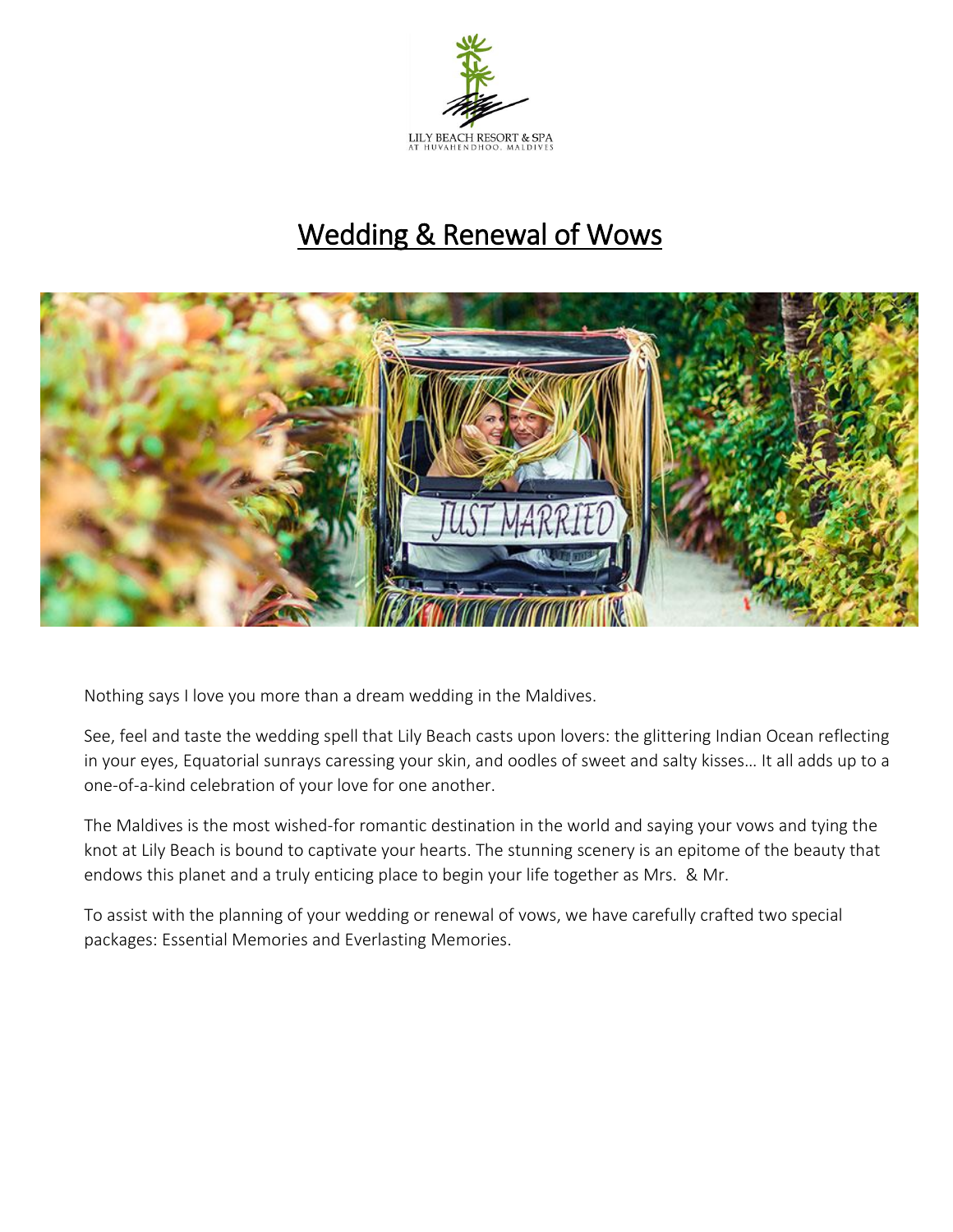

# Essential Memories Package

Picture your very own private wedding venue, on the soft sand of the Maldives with canapes and sparkling wine. Traditional Maldivian drummers accompany the bride, and the ceremony is topped off with the cutting of a beautiful wedding cake. Capturing the experience is our experienced staff photographer. As a final symbol of romance, the memory concludes with the couple's villa being decorated with freshly cut flowers.

### The Essential Memories Package includes:

Private Wedding Venue

Flower and Arch Decoration of the Wedding Venue & the Chapel

Dedicated Ceremony Master

Wedding Leaf-Decorated Buggy

Traditional Bodu beru Group of Dancers and Drummers

Wedding Certificate

Tempiny<br>Tempo temperatura temperatura di temperatura di temperatura di temperatura di temperatura di temperatura di te<br>Temperatura di temperatura di temperatura di temperatura di temperatura di temperatura di temperatura d Sparkling Wine & Canapes during the Ceremony

Wedding Cake for the Couple

Villa Bedroom Romantic Decoration with Fresh Flowers

Experienced Staff Photographer

Price: \$950++

## Enhance your package with:

#### Wedding Buggy

The Rolls Royce of the wedding buggy world is available at Lily Beach to add that extra flair to your wedding photos, or simply impress your friends and families at home.

The wedding buggy comes complete with your own private driver for the duration of the rental period.

Price: \$90++ per hour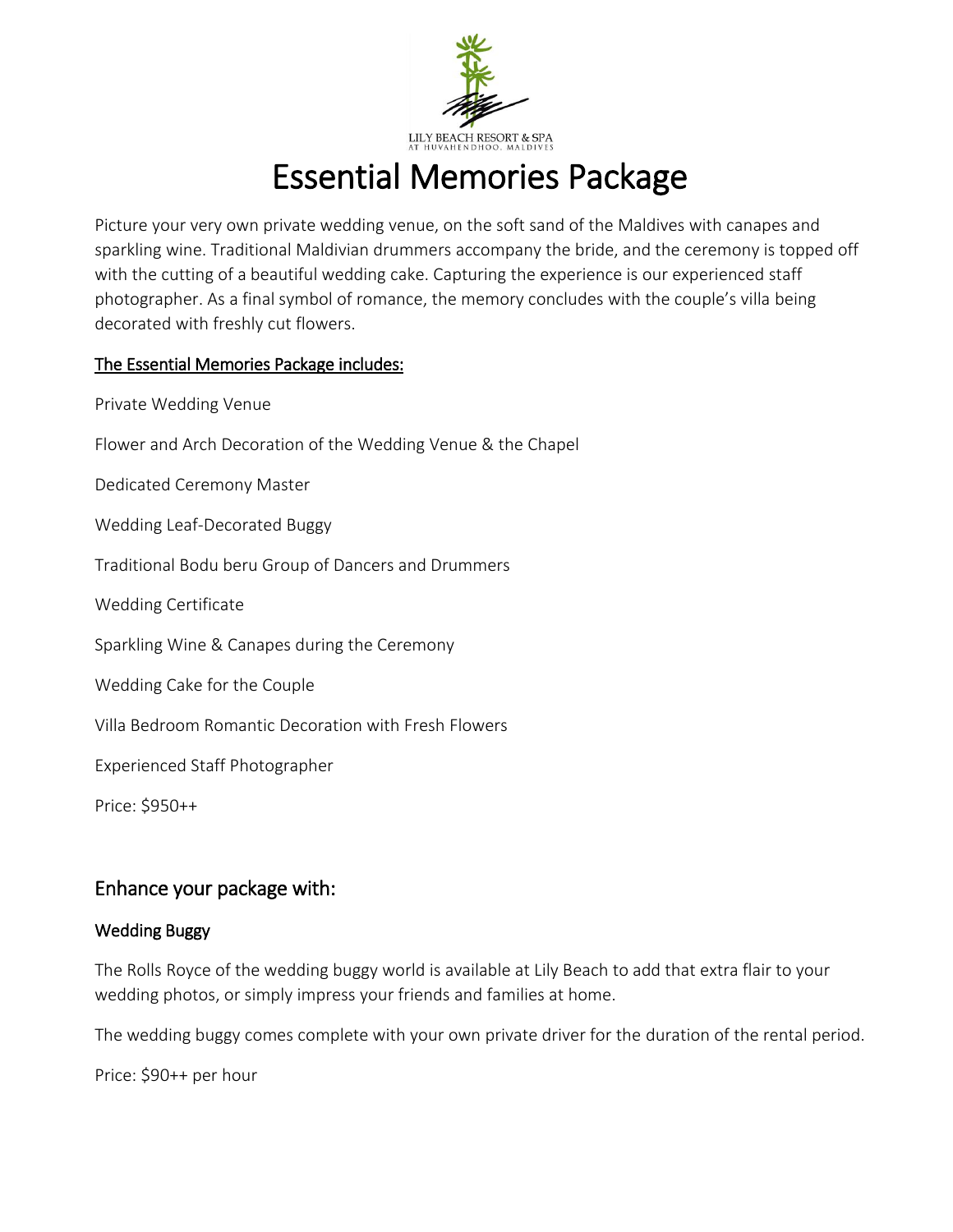

# Everlasting Memories Package

This day is a once in a lifetime experience, with your own private wedding venue in paradise. Arrive at the alter in style with our Rolls Royce wedding buggy. Traditional drummers and dancers accompany the ceremony. Sample the canapes and sip the sparkling wine before cutting the cake with the one you love. Our staff photographer will ensure not a moment is missed and preserved in time.

The Everlasting Memories package does not end there. We want to continue this memory with a range of experiences including a private wedding dinner, sunset cruise, in-villa breakfast and a private picnic on a deserted sandbank.

A lifetime of memories…

### The Everlasting Memories Package includes:

Private Wedding Venue

Flower and Arch Decoration of the Wedding Venue & the Chapel

Dedicated Ceremony Master

Rolls Royce Buggy

Traditional Bodu beru Group of Dancers and Drummers

Wedding Certificate

Sparkling Wine & Canapes during the Ceremony

Wedding Cake for the Couple

Villa Bedroom Romantic Decoration with Fresh Flowers

Experienced Staff Photographer

50 min Balinese Massage @ Tamara Spa for the Couple

Private Sunset Cruise after the Ceremony

Private Wedding Dinner @ Vibes

In Villa Breakfast after the Wedding Day

Private Picnic on a Sandbank

Price: \$1700++

.